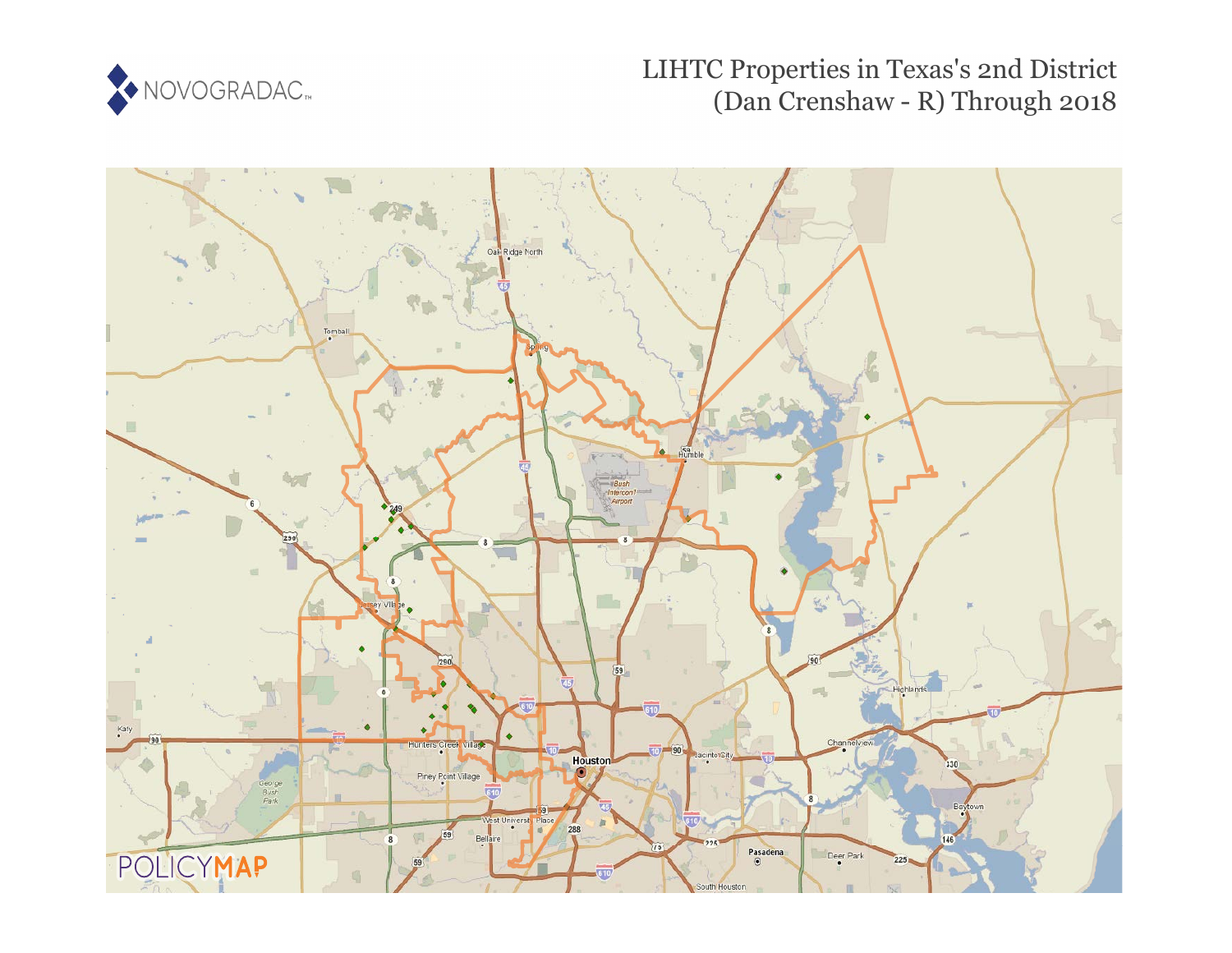## LIHTC Properties in Texas's 2nd District Through 2018

| <b>Project Name</b>                                                 | <b>Address</b>                                | <b>City</b>    | <b>State</b> | <b>Zip Code</b> | Nonprofit<br><b>Sponsor</b> | <b>Allocation</b><br>Year | <b>Annual</b><br><b>Allocated</b><br><b>Amount</b> | <b>Year Placed</b><br>in Service | <b>Construction Type</b> | <b>Total</b><br><b>Units</b> | Low<br><b>Income</b><br><b>Units</b> | <b>Rent or</b><br><b>Income</b><br><b>Ceiling</b> | <b>Credit</b><br><b>Percentage</b> | Tax-<br><b>Exempt</b><br><b>Bond</b> | <b>HUD Multi-</b><br><b>Family</b><br><b>Financing/Rental</b><br><b>Assistance</b> |
|---------------------------------------------------------------------|-----------------------------------------------|----------------|--------------|-----------------|-----------------------------|---------------------------|----------------------------------------------------|----------------------------------|--------------------------|------------------------------|--------------------------------------|---------------------------------------------------|------------------------------------|--------------------------------------|------------------------------------------------------------------------------------|
| ORCHARD AT OAK<br><b>FOREST</b>                                     | 13350 PERRY RD HOUSTON                        |                | TX           | 77070           | No                          | 2009                      | \$0                                                | 2011                             | Not Indicated            | 118                          | 118                                  |                                                   | 60% AMGI Not Indicated No          |                                      |                                                                                    |
| DEERBROOK PLACE<br><b>APTS</b>                                      | 19777<br><b>DEERBROOK</b><br><b>PARK BLVD</b> | HUMBLE         | TX           | 77338           | No                          | 2009                      | \$0                                                | 2011                             | Not Indicated            | 159                          | 159                                  |                                                   | 60% AMGI Not Indicated No          |                                      |                                                                                    |
| <b>GOLDEN BAMBOO</b><br><b>VILLAGE II</b>                           | 8125 MILLS RD HOUSTON                         |                | TX           | 77064           | No                          | 2009                      | \$0                                                | 2011                             | Not Indicated            | 116                          | 116                                  |                                                   | 60% AMGI Not Indicated No          |                                      |                                                                                    |
| TRAVIS STREET PLAZA $\,$ 4500 TRAVIS ST $\,$ HOUSTON<br><b>APTS</b> |                                               |                | TX           | 77002           | No                          | 2010                      | \$0                                                | 2012                             | Not Indicated            | 192                          | 192                                  |                                                   | 60% AMGI Not Indicated No          |                                      |                                                                                    |
| <b>RANCH AT</b><br><b>SILVERCREEK</b>                               | 4619 W 34TH ST HOUSTON                        |                | TX           | 77092           | No                          | 2011                      | $\$0$                                              | 2012                             | Not Indicated            | 148                          | 134                                  |                                                   | 60% AMGI Not Indicated No          |                                      |                                                                                    |
| THE WOMENS HOME                                                     | 7600<br><b>HAMMERLY</b><br><b>BLVD</b>        | <b>HOUSTON</b> | TX           | 77055           | No                          | 2014                      | \$0                                                | Insufficient<br>Data             | New Construction         | $\bf{0}$                     | $\bf{0}$                             | 60% AMGI                                          | Not Indicated No                   |                                      |                                                                                    |
| <b>COSTA VIZCAYA</b>                                                | 12020 N<br><b>GESSNER RD</b>                  | <b>HOUSTON</b> | TX           | 77064           |                             | Insufficient<br>Data      | $\$0$                                              | Insufficient<br>Data             | Not Indicated            | 251                          | $\bf{0}$                             |                                                   | Not Indicated                      |                                      |                                                                                    |
| <b>IDLEWILDE APTS</b>                                               | 9915 CYPRESS<br><b>CREEK PKWY</b>             | <b>HOUSTON</b> | TX           | 77070           |                             | Insufficient<br>Data      | \$0                                                | Insufficient<br>Data             | Not Indicated            | 247                          | $\bf{0}$                             |                                                   | Not Indicated                      |                                      |                                                                                    |
| <b>HUFFMAN HOLLOW</b><br><b>APTS</b>                                | 25000 FM 2100<br>RD                           | <b>HUFFMAN</b> | TX           | 77336           | No                          | 1999                      | \$0                                                | 2001                             | New Construction         | 76                           | 57                                   |                                                   | 70 % present<br>value              | No                                   |                                                                                    |
| PARK AT WOODWIND<br>LAKES                                           | 14333<br>PHILIPPINE ST                        | HOUSTON        | TX           | 77040           |                             | 2000                      | \$0                                                | 2002                             | Not Indicated            | 144                          | 86                                   |                                                   | Not Indicated                      |                                      |                                                                                    |
| <b>LOVETT MANOR</b>                                                 | 2056 ANTOINE HOUSTON<br>DR                    |                | TX           | 77055           | No                          | 2002                      | $\$0$                                              | 2004                             | New Construction         | 198                          | 158                                  |                                                   | 70 % present<br>value              | No                                   |                                                                                    |
| <b>WELLINGTON PARK</b><br><b>APTS</b>                               | 9100 MILLS RD HOUSTON                         |                | TX           | 77070           | No                          | 2003                      | \$0                                                | 2005                             | <b>New Construction</b>  | 244                          | 244                                  |                                                   | 30 % present<br>value              | Yes                                  |                                                                                    |
| <b>LOUETTA VILLAGE</b><br><b>APTS</b>                               | 1601 LOUETTA SPRING<br>RD                     |                | TX           | 77388           |                             | 2004                      | \$314,202                                          | 2006                             | <b>New Construction</b>  | 116                          | 116                                  | 60% AMGI                                          | 30 % present<br>value              |                                      |                                                                                    |
| <b>FAIRLAKE COVE APTS</b>                                           | $10900\ \mathrm{FM}\ 1960$<br><b>RDW</b>      | <b>HOUSTON</b> | TX           | 77070           |                             | 2004                      | \$529,664                                          | 2006                             | New Construction         | 200                          | 200                                  | 60% AMGI                                          | 30 % present<br>value              |                                      |                                                                                    |
| <b>ATASCOCITA PINES</b>                                             | 230<br>ATASCOCITA RD HUMBLE                   |                | TX           | 77396           |                             | 2004                      | \$577,587                                          | 2006                             | <b>New Construction</b>  | 192                          | 192                                  | 60% AMGI                                          | 30 % present<br>value              |                                      |                                                                                    |

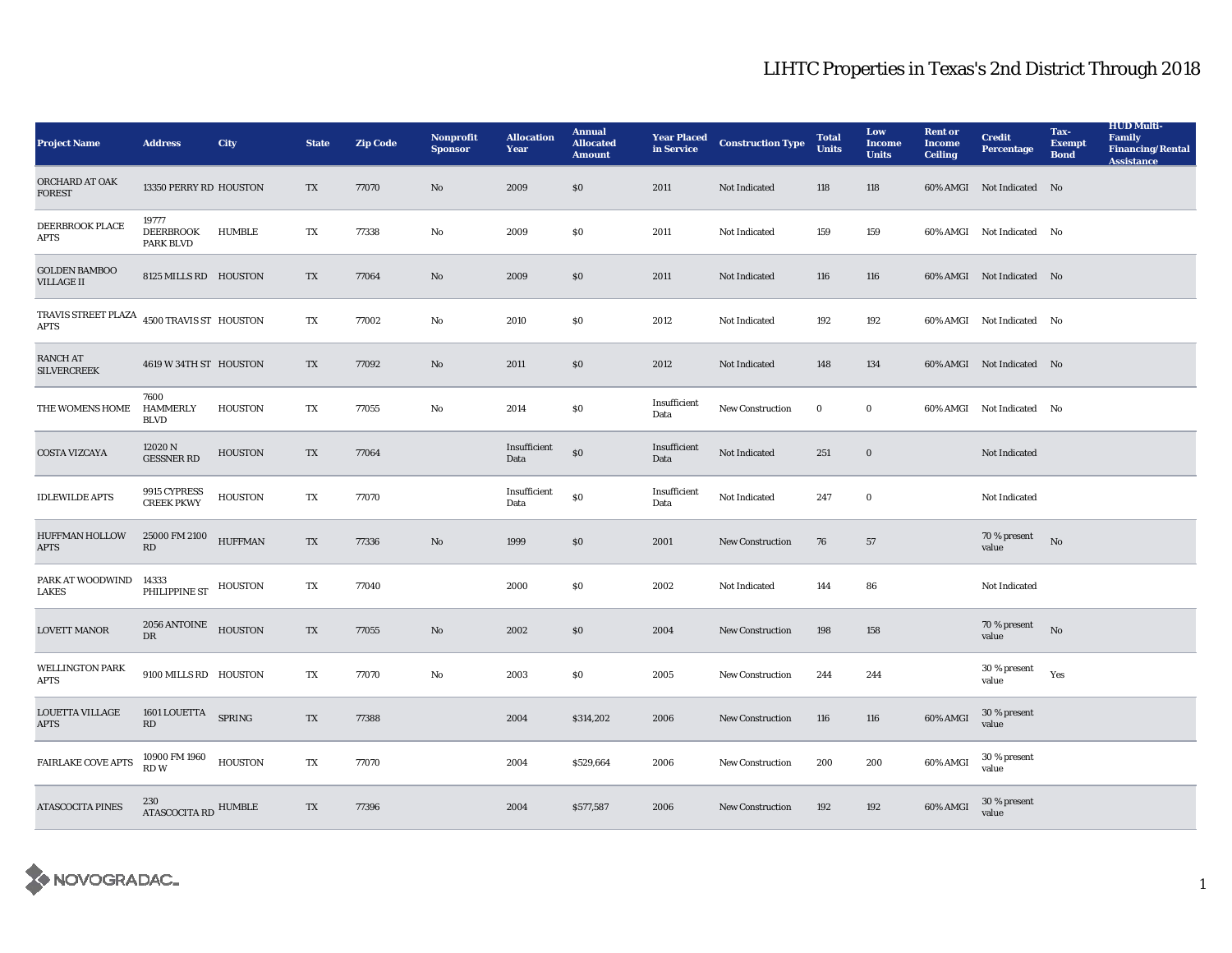## LIHTC Properties in Texas's 2nd District Through 2018

| <b>Project Name</b>                  | <b>Address</b>                                                        | <b>City</b>    | <b>State</b> | <b>Zip Code</b> | <b>Nonprofit</b><br><b>Sponsor</b> | <b>Allocation</b><br>Year | <b>Annual</b><br><b>Allocated</b><br><b>Amount</b> | <b>Year Placed</b><br>in Service | <b>Construction Type</b>  | <b>Total</b><br><b>Units</b> | Low<br><b>Income</b><br><b>Units</b> | <b>Rent or</b><br><b>Income</b><br><b>Ceiling</b> | <b>Credit</b><br><b>Percentage</b> | Tax-<br><b>Exempt</b><br><b>Bond</b> | <b>HUD Multi-</b><br><b>Family</b><br><b>Financing/Rental</b><br><b>Assistance</b> |
|--------------------------------------|-----------------------------------------------------------------------|----------------|--------------|-----------------|------------------------------------|---------------------------|----------------------------------------------------|----------------------------------|---------------------------|------------------------------|--------------------------------------|---------------------------------------------------|------------------------------------|--------------------------------------|------------------------------------------------------------------------------------|
| STONEHAVEN APT<br><b>HOMES</b>       | 15301 NW FWY HOUSTON                                                  |                | TX           | 77040           | No                                 | 2006                      | \$686,616                                          | 2007                             | New Construction          | 192                          | 192                                  | 60% AMGI                                          | 30 % present<br>value              | Yes                                  |                                                                                    |
| <b>VILLAGE PARK APTS</b>             | 8701<br><b>HAMMERLY</b><br><b>BLVD</b>                                | <b>HOUSTON</b> | TX           | 77080           |                                    | Insufficient<br>Data      | $\$0$                                              | Insufficient<br>Data             | Not Indicated             | 383                          | $\bf{0}$                             |                                                   | Not Indicated                      |                                      |                                                                                    |
| WINDCREST ON<br>SHERWOOD APTS        | 1521<br><b>SHERWOOD</b><br><b>FOREST ST</b>                           | <b>HOUSTON</b> | TX           | 77043           |                                    | Insufficient<br>Data      | \$0                                                | Insufficient<br>Data             | Not Indicated             | 212                          | $\bf{0}$                             |                                                   | <b>Not Indicated</b>               |                                      |                                                                                    |
| <b>WINDCREST ON WEST</b>             | 9595 WESTVIEW HOUSTON<br>DR                                           |                | TX           | 77055           |                                    | Insufficient<br>Data      | \$0                                                | Insufficient<br>Data             | Not Indicated             | 154                          | $\bf{0}$                             |                                                   | Not Indicated                      |                                      |                                                                                    |
| THE BRITTMOORE                       | <b>NWQ OF</b><br><b>BRITTMOORE</b><br>ROAD & W.<br><b>LITTLE YORK</b> | <b>HOUSTON</b> | TX           | 77041           | No                                 | 2015                      | \$0                                                | Insufficient<br>Data             | Acquisition and Rehab 150 |                              | 126                                  | 60% AMGI TCEP only                                |                                    | No                                   | No                                                                                 |
| <b>LODGE AT WESTLAKE</b>             | <b>SOUTH OF FM</b><br>1960 BETWEEN<br>PINE ECHO DR.<br>& ATASCOCITA   | <b>HUMBLE</b>  | TX           | 77346           | No                                 | 2015                      | \$0                                                | Insufficient<br>Data             | Acquisition and Rehab 108 |                              | 90                                   | 60% AMGI TCEP only                                |                                    | No                                   | No                                                                                 |
| RIVERBROOK VILLAGE ATASCOCITA        | 5500 BLOCK OF<br><b>ROAD</b>                                          | HUMBLE         | TX           | 77346           | No                                 | 2015                      | \$0                                                | Insufficient<br>Data             | Acquisition and Rehab 110 |                              | 97                                   | 60% AMGI TCEP only                                |                                    | No                                   | No                                                                                 |
| <b>CHAPMAN CROSSINGS</b>             | N. SIDE OF<br>WATER WORKS<br>BLVD., E. OF N.<br><b>SAM HOUSTON</b>    | <b>HOUSTON</b> | TX           | 77044           | No                                 | 2016                      | \$0                                                | Insufficient<br>Data             | <b>New Construction</b>   | 120                          | 102                                  | 60% AMGI                                          | 70 % present<br>value              | $\mathbf{N}\mathbf{o}$               |                                                                                    |
| <b>LIGHT RAIL LOFTS</b>              | <b>4600 MAIN</b><br><b>STREET</b>                                     | <b>HOUSTON</b> | TX           | 77002           | No                                 | 2018                      | \$0                                                | Insufficient<br>Data             | <b>New Construction</b>   | 56                           | 56                                   | 60% AMGI                                          | 30 % present<br>value              |                                      |                                                                                    |
| <b>SOMERSET LOFTS</b>                | 8506<br><b>HEMPSTEAD</b><br>RD.                                       | <b>HOUSTON</b> | TX           | 77008           | No                                 | 2018                      | \$0                                                | Insufficient<br>Data             | New Construction          | 120                          | 120                                  | 60% AMGI                                          | 70 % present<br>value              |                                      |                                                                                    |
| <b>VIREO</b>                         | <b>SWC TIDWELL</b><br>RD AND C.E.<br><b>KING PKWY</b>                 | <b>HOUSTON</b> | TX           | 77044           | No                                 | 2018                      | $\$0$                                              | Insufficient<br>Data             | New Construction          | 264                          | 264                                  | 60% AMGI                                          | 30 % present<br>value              |                                      |                                                                                    |
| <b>ENVOY GARDENS</b>                 | 8655 PITNER RD HOUSTON                                                |                | TX           | 77080           | No                                 | 1988                      | \$0                                                | 1988                             | Acquisition and Rehab 234 |                              | 234                                  |                                                   | Not Indicated                      |                                      |                                                                                    |
| 1801 CAMPBELL RD<br><b>APTS</b>      | 1801 CAMPBELL HOUSTON<br>RD                                           |                | TX           | 77080           | No                                 | 1990                      | \$0                                                | 1991                             | Acquisition and Rehab 15  |                              | 15                                   |                                                   | <b>Not Indicated</b>               |                                      |                                                                                    |
| <b>LEGENDS OF</b><br><b>MEMORIAL</b> | 915 SILBER RD HOUSTON                                                 |                | TX           | 77024           | No                                 | 1991                      | \$0                                                | 1991                             | Acquisition and Rehab 85  |                              | 85                                   |                                                   | Not Indicated                      |                                      |                                                                                    |
| <b>LEGENDS OF</b><br>MEMORIAL II     | 910 SILBER RD HOUSTON                                                 |                | TX           | 77024           | No                                 | 1991                      | \$0                                                | 1991                             | Acquisition and Rehab 69  |                              | 69                                   |                                                   | Not Indicated                      |                                      |                                                                                    |